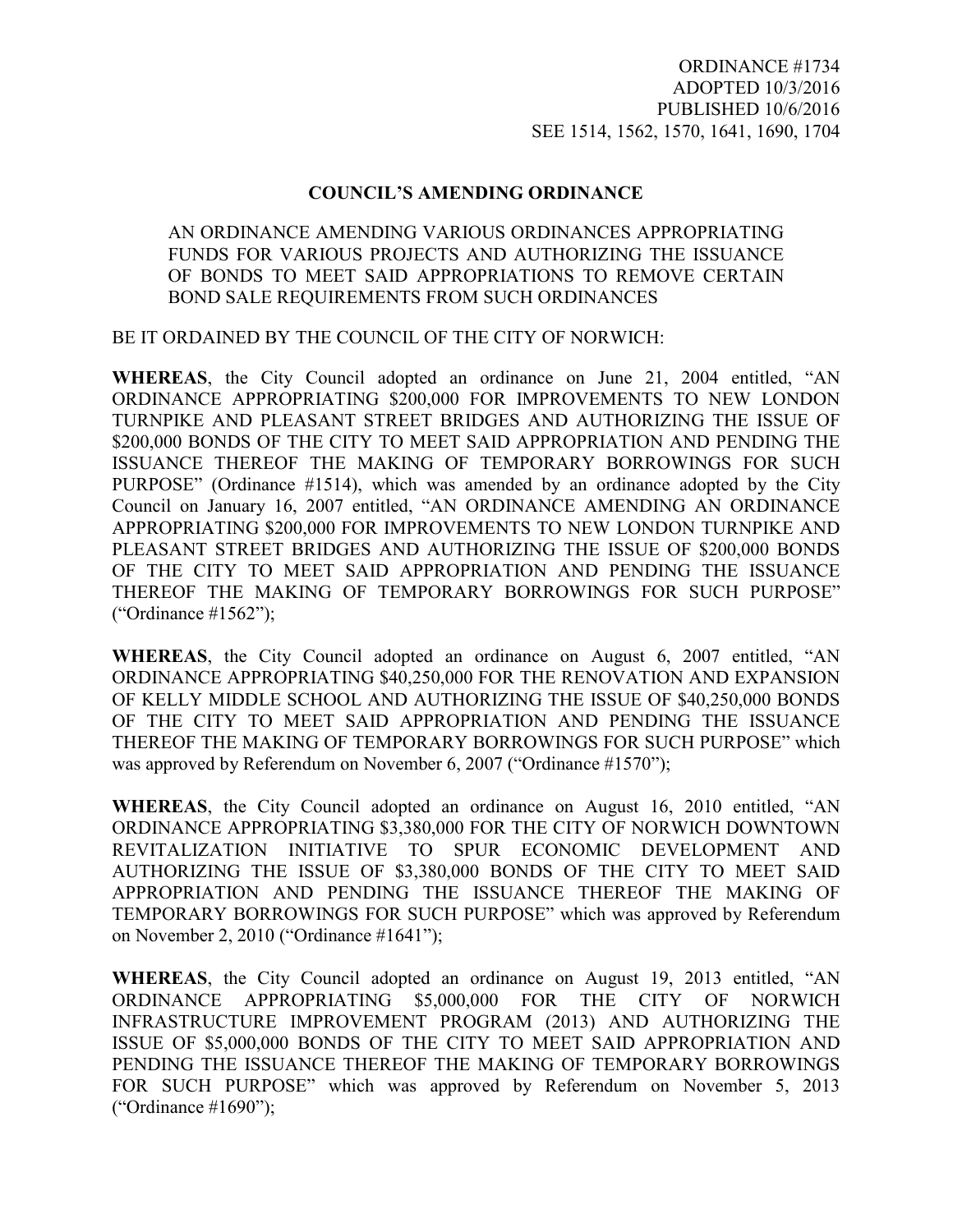**WHEREAS**, the City Council adopted an ordinance on July 7, 2014 entitled, "AN ORDINANCE APPROPRIATING \$9,500,000 FOR IMPROVEMENTS TO THE CITY'S NATURAL GAS SYSTEM WITHIN THE CITY'S SERVICE FRANCHISE AND AUTHORIZING THE ISSUE OF \$9,500,000 BONDS OF THE CITY TO MEET SAID APPROPRIATION AND PENDING THE ISSUANCE THEREOF THE MAKING OF TEMPORARY BORROWINGS FOR SUCH PURPOSE" which was approved by Referendum on November 4, 2014 ("Ordinance #1704," and collectively with Ordinance #1514, 1570, 1641 and 1690, the "Prior Ordinances");

**WHEREAS**, Section 5 of the Prior Ordinances required that "[a] notice of sale or a summary thereof describing the bonds and setting forth the terms and conditions of the sale shall be published at least five days in advance of the sale in a recognized publication carrying the municipal bond notices and devoted primarily to financial news and the subject of state and local municipal bonds";

**WHEREAS**, the cost of publishing such notice of sale or summary thereof relating to the City's bonds in a recognized publication carrying municipal bond notices and devoted primarily to financial news and the subject of state and municipal bonds is prohibitively expensive and not necessary for the successful sale of the City's bonds;

**WHEREAS**, Section 5 of Ordinances #1514, #1570 and #1641 required that "[i]f the bonds are sold by negotiation the purchase contract shall be approved by the City Council"; and

**WHEREAS**, since 2013, the City Council has authorized the City Manager and the Comptroller to enter into and sign the purchase contract relating to bonds.

BE IT ORDAINED BY THE COUNCIL OF THE CITY:

**Section 1.** Section 5 of Ordinance #1514 is amended and restated to read as follow:

"Section 5. Said bonds shall be sold by the City Manager and Comptroller in a competitive offering or by negotiation, in their discretion. If sold at competitive offering, the bonds shall be sold upon sealed proposals, or at auction, at not less than par and accrued interest on the basis of the lowest net or true interest cost of the City, or comparable method. A notice of sale or a summary thereof describing the bonds and setting forth the terms and conditions of the sale shall be published at least five days in advance of the sale in a recognized publication carrying the municipal bond notices and devoted primarily to financial news and the subject of state and local municipal bonds, If the bonds are sold by negotiation the purchase contract shall be approved by the City Council. With respect to the receipt of original issuance premium or bid premium upon the sale of the bonds or notes herein authorized, the Manager and Comptroller are authorized, but not required, to apply original issuance premium and bid premium, if applicable, to fund any purpose for which bonds of the City are authorized to be issued, and such application shall reduce the amount of authorized and unissued bonds of the purpose to which the premium was applied, in the amount applied."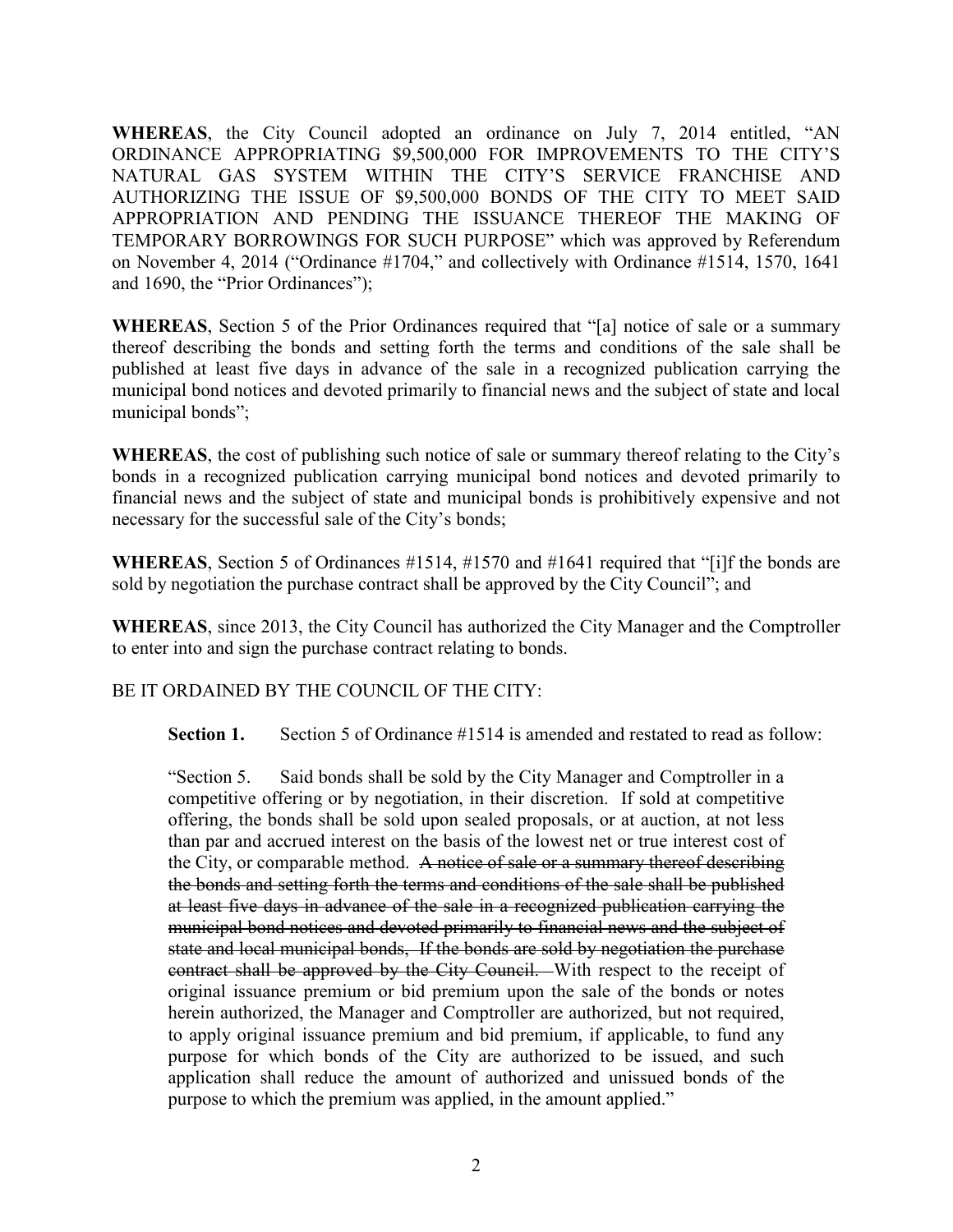**Section 2.** Section 5 of Ordinance #1570 is amended and restated to read as follow:

"Section 5. Said bonds shall be sold by the City Manager and Comptroller in a competitive offering or by negotiation, in their discretion. If sold at competitive offering, the bonds shall be sold upon sealed proposals, or at auction, at not less than par and accrued interest on the basis of the lowest net or true interest cost of the City**.** A notice of sale or a summary thereof describing the bonds and setting forth the terms and conditions of the sale shall be published at least five days in advance of the sale in a recognized publication carrying the municipal bond notices and devoted primarily to financial news and the subject of state and local municipal bonds. If the bonds are sold by negotiation the purchase contract shall be approved by the City Council."

**Section 3.** Section 5 of Ordinance #1641 is amended and restated to read as follow:

"Section 5. Said bonds shall be sold by the City Manager and Comptroller in a competitive offering or by negotiation, in their discretion. If sold at competitive offering, the bonds shall be sold upon sealed proposals, or at auction, at not less than par and accrued interest on the basis of the lowest net or true interest cost of the City**.**, or comparable method. A notice of sale or a summary thereof describing the bonds and setting forth the terms and conditions of the sale shall be published at least five days in advance of the sale in a recognized publication carrying the municipal bond notices and devoted primarily to financial news and the subject of state and local municipal bonds. If the bonds are sold by negotiation the purchase contract shall be approved by the City Council."

**Section 4.** Section 5 of Ordinance #1690 is amended and restated to read as follow:

"Section 5. Said bonds shall be sold by the City Manager and Comptroller in a competitive offering or by negotiation, in their discretion. If sold at competitive offering, the bonds shall be sold upon sealed proposals, or at auction, at not less than par and accrued interest on the basis of the lowest net or true interest cost of the City. A notice of sale or a summary thereof describing the bonds and setting forth the terms and conditions of the sale shall be published at least five days in advance of the sale in a recognized publication carrying the municipal bond notices and devoted primarily to financial news and the subject of state and local municipal bonds.

**Section 5.** Section 5 of Ordinance #1704 is amended and restated to read as follow:

"Section 5. Said bonds shall be sold by the City Manager and Comptroller in a competitive offering or by negotiation, in their discretion. If sold at competitive offering, the bonds shall be sold upon sealed proposals, or at auction, at not less than par and accrued interest on the basis of the lowest net or true interest cost of the City. A notice of sale or a summary thereof describing the bonds and setting forth the terms and conditions of the sale shall be published at least five days in